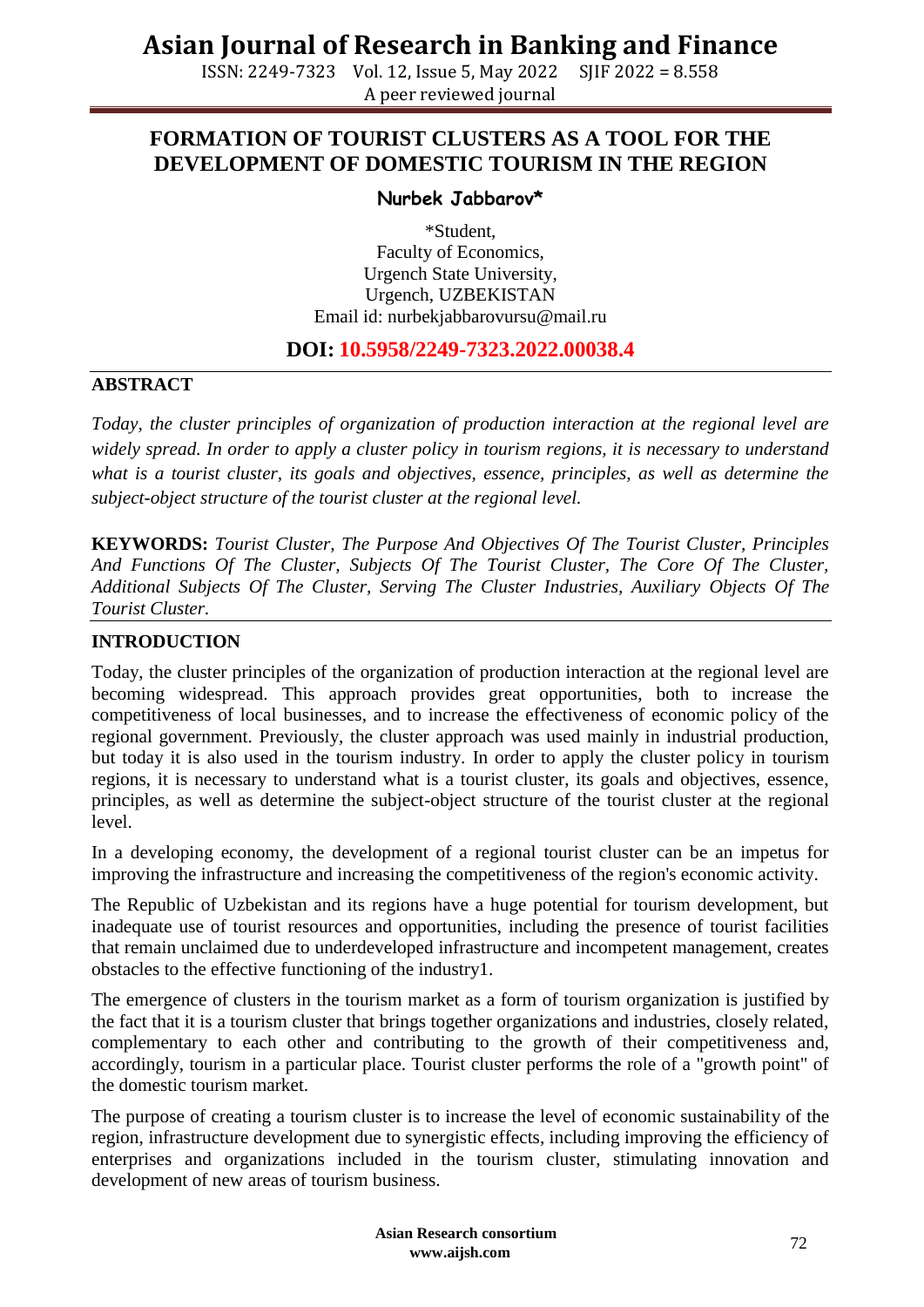ISSN: 2249-7323 Vol. 12, Issue 5, May 2022 SJIF 2022 = 8.558 A peer reviewed journal

A modern tourist cluster can solve a number of important problems, including:

- Rational use of the available natural potential;

- Priority development of domestic and inbound tourism on the territory of the region;

- Creation and development of highly effective and competitive tourist complex on the territory of the region;

- Demonstration of the historical, cultural and spiritual heritage of the peoples of Uzbekistan;

- Formation of a system of state regulation of tourism activities;

- supporting the development of various types of entrepreneurship (medium and small) in the sphere of tourism;

- Development of marketing strategy for promotion of tourist products and creation of a favorable image of the region as a tourist region, etc.

The general thrust of the objectives of the cluster organization of tourism economy determines the principles of tourism cluster. The following fundamental principles can be defined for the tourism cluster:

- Mutual understanding and willingness to cooperate by all participants in the process;

- Equality and parity of all participants in a constructive dialogue;

- The voluntary choice of forms of cooperation;

- Mutual information and fulfillment of assumed obligations, according to the economic contracts concluded directly between the cluster participants.

Cluster building must be based on voluntary principles. No one has the right to coerce another to take any action or to deceive by spreading knowingly false information.

Achieving success in the development of tourism cluster is a joint task of business and government authorities of the appropriate level (national, regional and municipal - depending on the scale of the cluster and the existing objectives for its development). Only mutual understanding and willingness to cooperate between them will guarantee positive results.

The most important element of the cluster principle of regional development is the establishment of permanent dialogue between the participants in the process - small and large enterprises, relevant government agencies, service and research organizations, the system of vocational education, the media, etc.

Tourism clusters are a system of close relationships not only between firms, their suppliers and customers, but also between knowledge institutions, including major research centers and universities, which, as generators of new knowledge and innovation, provide a high educational level of the region's population. There is an opportunity to coordinate efforts and financial means to create a new product and technology and to enter the market with them. In fact, within the tourism cluster, it becomes possible to build a closed technological chain, from product creation to its production and market launch.

The essence of tourism cluster as a phenomenon is revealed through its functions. We identified economic, social and humanitarian functions of the region's tourism cluster.

Economic functions include the following:

- The formation and development of the tourist cluster provides an inflow of money to the treasury of the region;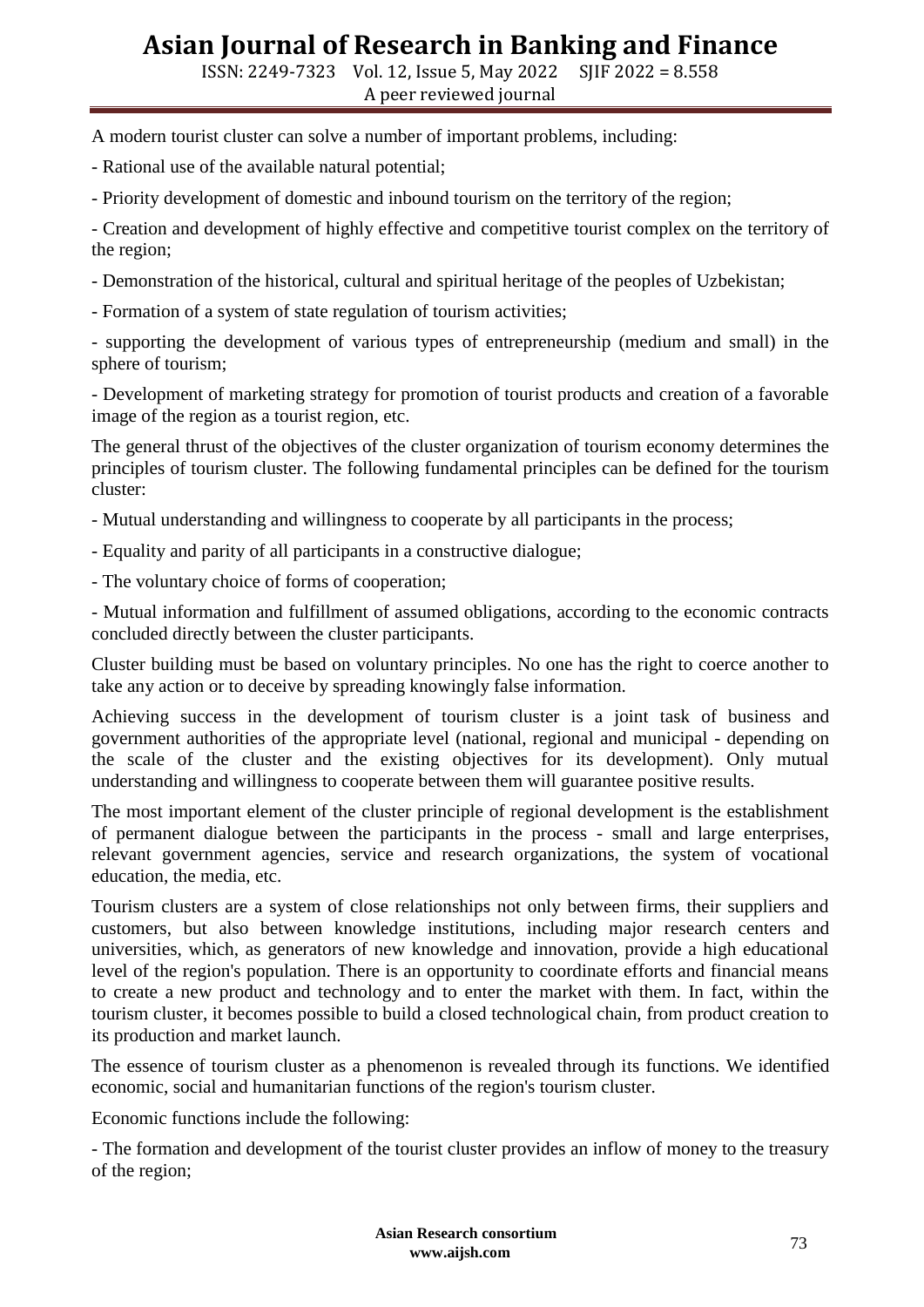ISSN: 2249-7323 Vol. 12, Issue 5, May 2022 SJIF 2022 = 8.558 A peer reviewed journal

- Tourism cluster stimulates a significant increase in labor productivity and introduction of innovations in the tourism enterprises of the region;

- Development of a regional tourism cluster contributes to the development of all local infrastructures (roads, communication lines, consumer services, stores, hotels, cafes, restaurants, clubs, etc.);

- Tourism cluster activities stimulate the development of industries related to the production of souvenirs.

The main social functions of a tourism cluster are the following:

- The tourist cluster contributes to the restoration of human strength and ability to work;

- Tourism cluster activity is an environmentally safe sphere of human activity;
- Tourism cluster promotes the rational use of people's free time;
- Tourism cluster enriches interregional cooperation of countries and peoples.

Among the humanitarian functions of the region's tourism cluster are the following:

- The tourism cluster provides recreation of tourists with knowledge of life, life, history, culture, traditions of other nations, which broadens the outlook of a person, develops his intellect;

- the sector of the economy, in which the cluster operates, plays a significant role in the education of the younger generation, which is manifested in the transfer of previously accumulated values to young people.

Thus, the region's tourism cluster performs important social, economic and humanitarian functions, which are a condition and factor in the development of the region's economy and society as a whole.

The study of processes of development of tourism cluster organization in the countries of the world allowed us to form the subject structure of tourism cluster participants.

The core of a tourist cluster can be a large tourist firm (travel agency) or a community of similar firms, which through vertical (supplier-consumer) as well as horizontal cooperative and other economic relations (common base of consumption of production and other resources, joint technology, etc.) interact with other organizations participating in the tourist cluster. It is in the core of tourism cluster that standards of customer service, production of high-quality tourist services are born, the issues of unification, creation of a common brand and service, communication strategies of interaction with customers, partners, government organizations, competitors are solved.

An important role in the development of tourism and potential tourism cluster in the region is played by travel agencies (tour operators, travel agents), whose main task is to create attractive and sometimes unique tourist products that meet the needs of tourists.

When traveling, a tourist, first of all, needs services to maintain his/her livelihood accommodation, food, transportation, leisure. Therefore, the main subjects of the tourist cluster will be the suppliers of specialized tourist services. The cross-sectoral nature of tourism implies the presence in the network of suppliers of collective accommodation facilities, catering enterprises, leisure centers, medical and recreational facilities and other services. The services of these organizations are the essence of the tourist product. Without these enterprises, the existence of the cluster is impossible.

Complementary entities are institutions and organizations whose activities directly ensure the functioning of the cluster entities. Complementary subjects of the tourism cluster include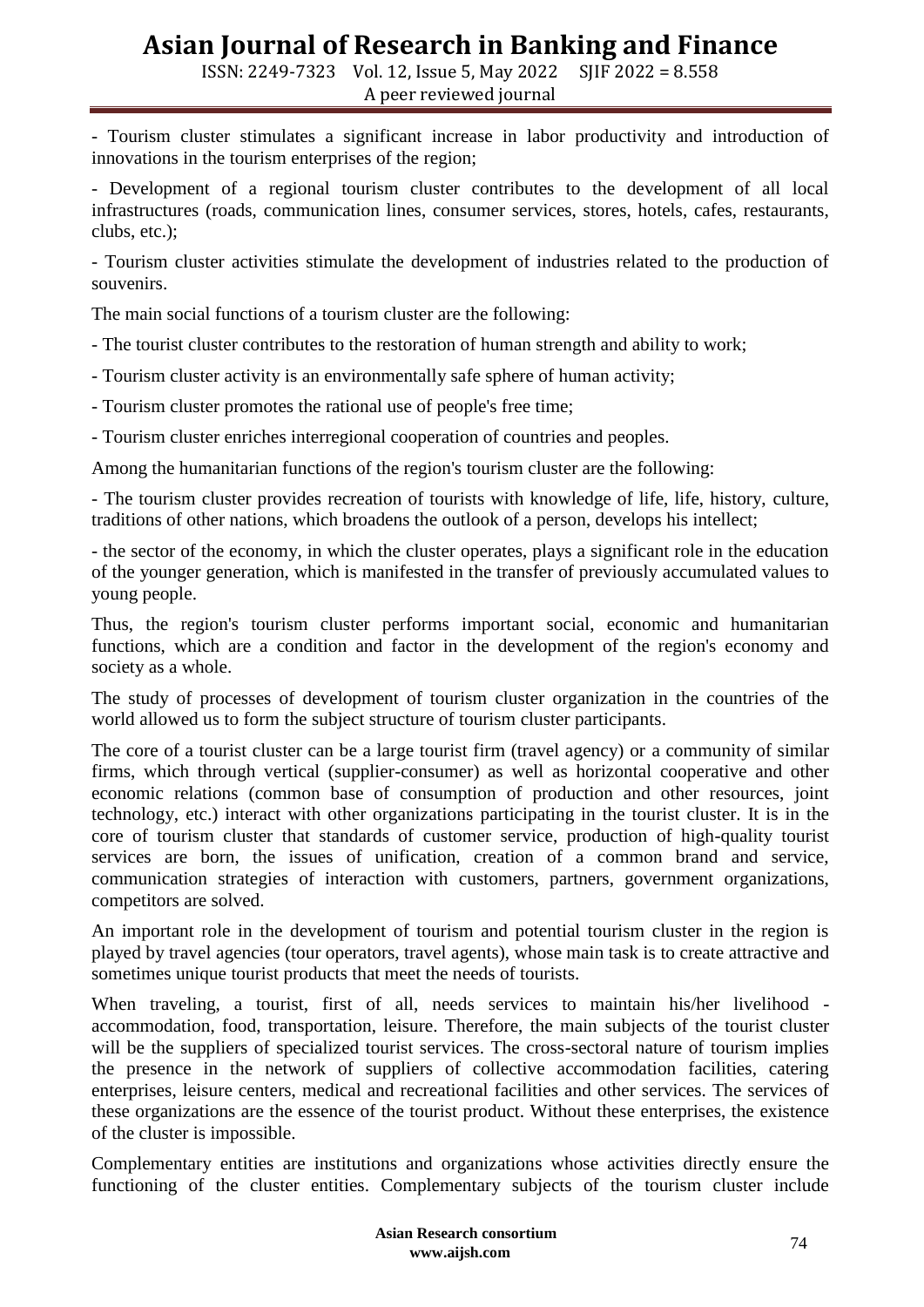ISSN: 2249-7323 Vol. 12, Issue 5, May 2022 SJIF 2022 = 8.558

A peer reviewed journal

professional educational institutions, research centers and laboratories, public (non-profit organizations).

Service industries are those whose activity consists in providing tourists with related services. They include financial and medical services, local retail trade (sale of souvenirs, tourist equipment), engineering infrastructure, security, etc. These enterprises and organizations operate in the market of goods and services regardless of tourism, but their involvement in the cluster creates more attractive conditions for their development and increase in sales. Sustainable development of service industries and their active interaction with tourist organizations is the key to the successful functioning of the entire cluster, ensuring maximum satisfaction of the needs of customers of the tourism market in the region. The presence of service enterprises and organizations in the tourism cluster encourages tourists to spend more money on recreation. The income of these enterprises remains in the region and contributes to the increase in local budgets.

Auxiliary entities are cluster entities whose presence is desirable, but not necessary for the functioning of other cluster entities. These include:

- Legal and auditing companies (consulting, amending statutory documents, obtaining permits, bookkeeping, auditing, assistance in resolving conflicts, legal representation, etc.);

- Consulting companies (assistance in raising employees' qualification, seminars, corporate trainings, consulting on new or problematic areas of tourism business, etc.);

- Passport and visa agencies (issuing visas and foreign passports for tourists);
- Insurance companies (insurance of Russians traveling abroad and other types of insurance);
- Internet agencies (support and hosting of the tourist cluster site);
- Computer firms (services for setting up computer and telephone equipment, the Internet);
- Advertising agencies (services for advertising in the media);

- Publishing houses (printing promotional materials, preparation and printing of guides and magazines for tourists, purchase or free order of press for sale (distribution) in the enterprises that are part of the cluster).

The above-mentioned potential participants of the tourism cluster in the form of enterprises, organizations, institutions, firms are in different interaction with each other. In some cases, their cooperation in the cluster forms the main activity of enterprises, and in other cases it is a secondary matter. All participants in the regional tourism cluster should be interested in the development of the cluster as a whole, the consistency of their actions in decision-making, not causing harm to other participants and making a significant contribution to the development of regional tourism.

All enterprises, organizations, institutions included in the tourism cluster should form a highly efficient production, aimed at meeting the needs of customers in the field of tourism. Performing the role of one or another production or service area in the chain of business processes of the tourism cluster, the enterprises included in it, do not lose their legal independence and bear civil liability to consumers, as an ordinary legal entity. Participation in the cluster should be a beneficial partnership, but not a prerequisite for existence. Restricting the freedoms and opportunities of tourism cluster members will lead to monopolization of the tourist market and the destruction of healthy competition, without which it is impossible to develop and improve relationships with customers.

The object of the regional tourist cluster is the tourist service. Tourist services. General requirements", tourist service is a result of tourist enterprise activities to meet the corresponding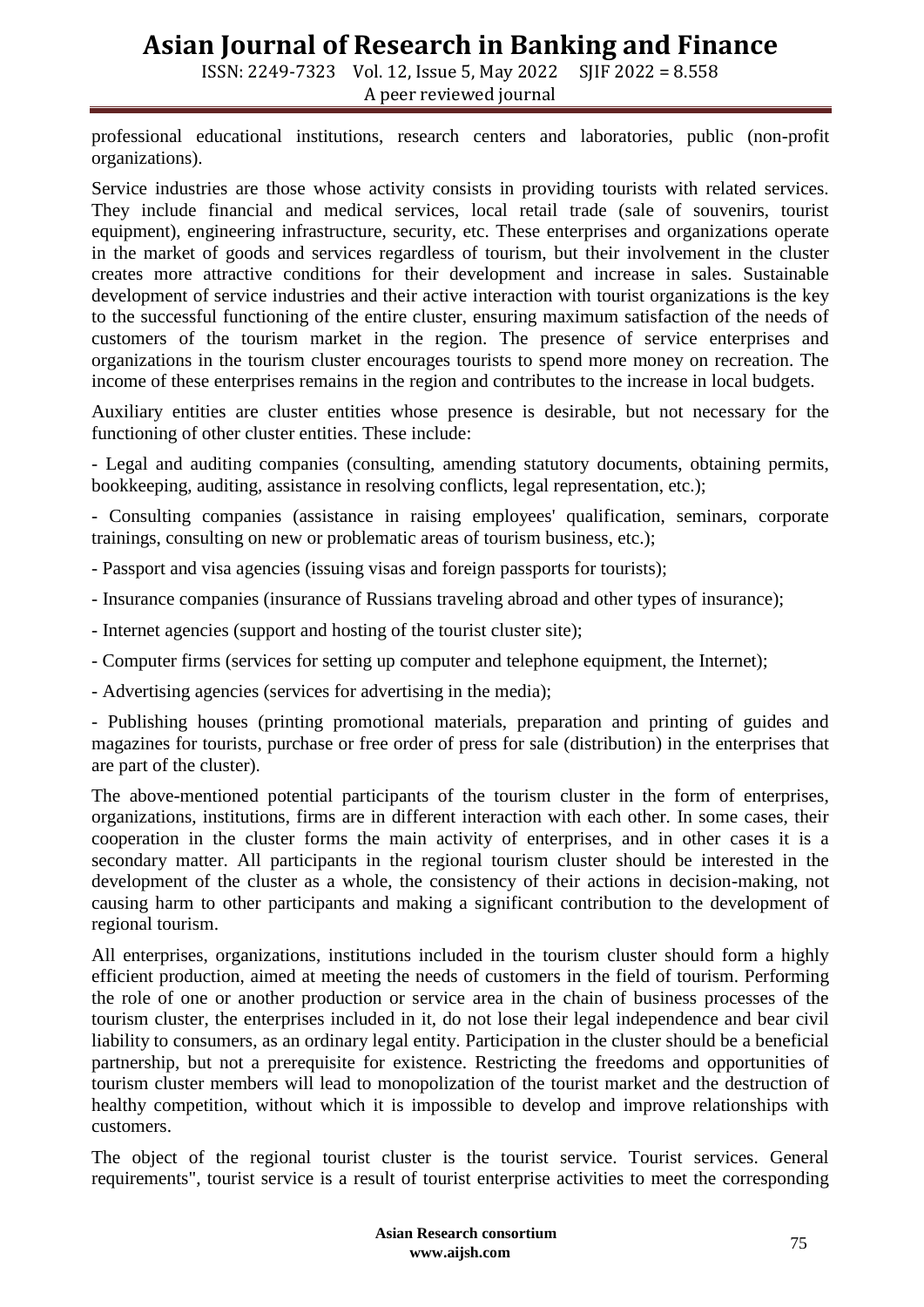ISSN: 2249-7323 Vol. 12, Issue 5, May 2022 SJIF 2022 = 8.558 A peer reviewed journal

needs of tourists. The service itself is an invisible commodity of a special kind. Service arises in the process of its consumption and does not exist separately, by itself. This is the main difference between a service and a commodity.

Based on the analysis of various approaches to the concept of tourist services, we conclude that a tourist service is an integral part of the tourist product, created by enterprises in the field of tourism and aimed at meeting the needs of tourists.

Tourism services have the following main properties: intangibility, inseparability from the source and the object of service, variability (inconstancy of quality) and inability to be stored.

Intangibility manifests itself in the fact that tourist services cannot be tasted, touched, seen or heard before they are rendered. Before the tourist arrives at the place of rest, he has only a description of the route and the accompanying documents for its implementation. He gets rest and impressions of it only at the moment of being at the tourist site and in the process of interaction with the environment.

The inseparability from the source and the object of the service is manifested in the fact that, first, the provision of tourist services requires, as a rule, the presence of the one who provides it, or the one to whom it is provided. Secondly, the provision of tourism services is always tied to the place of travel, that is

to a specific geographical area, territory. Thirdly, consumers act as if they are a part of the service being sold, creating a climate, an atmosphere of using the service. Fourthly, not only the employees of the travel agency, but also customers should know the mandatory conditions under which the service can be provided.

The inconstancy of quality, the variability of tourist services is manifested in the fact that their quality depends on who provides them and under what conditions. There are several reasons for this variability. First, services of this kind are rendered and accepted simultaneously or with a small interval of time, which limits the possibility of their control. Second, the temporal volatility of demand makes it problematic to maintain quality of service during periods of high demand. Third, the human factor has a huge impact on quality.

The inability to store manifests itself in the fact that tourist services cannot be stored. Recreation takes place during the period, which is paid for, and at the resort, where the voucher is paid for.

However, tourism services, along with their specific characteristics, have distinctive features:

- The creation of tourism services by the efforts of many organizations;

- Dependence of tourist services on such variables as time and space. The factor of seasonality is of great importance. The marketing activities of a tourism organization will be different in the peak season and the off-season. In the off-season, additional measures to stimulate demand (low prices, various additional services) are necessary;

- overcoming the distance separating the customer from the tourist service and the place of its consumption;

- The sales of tourist services require a systematic approach to the strategic development of destinations based on trends in tourist demand and taking into account the existing competition;

- The complexity of tourist services stipulates the provision of a whole set of services, in which the main core service is provided in conjunction with additional and related services. The complex nature of tourist services has a direct impact on the quality of service;

- The uniqueness of the tourist service means that it cannot be repeated in all aspects because of the different composition of holidaymakers, weather conditions, political events in the host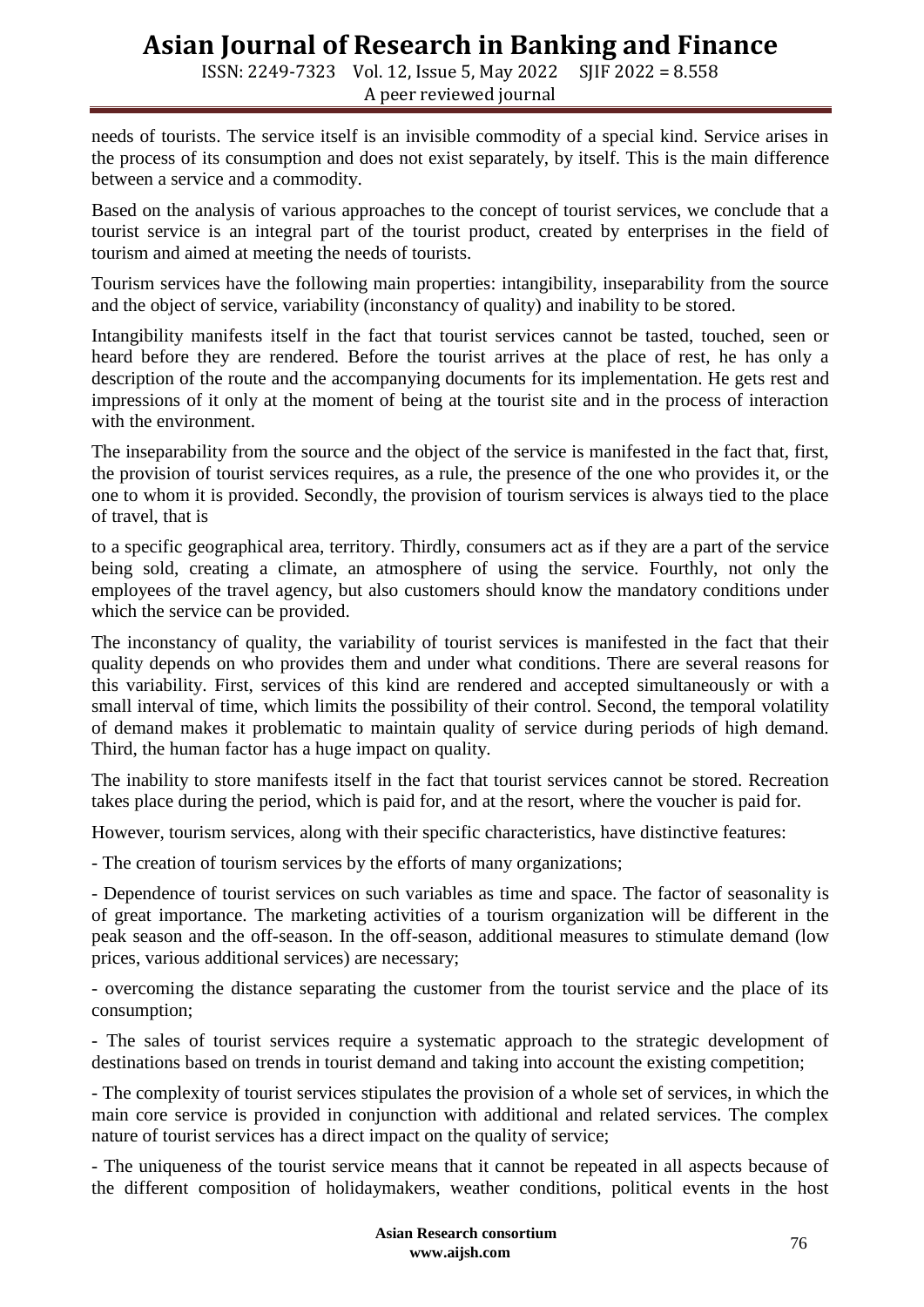ISSN: 2249-7323 Vol. 12, Issue 5, May 2022 SJIF 2022 = 8.558 A peer reviewed journal

country;

- External factors of force majeure nature: weather, natural conditions, politics, international events have a significant impact on the quality of tourist services.

As a rule, tourist services are activities to meet the needs of tourists for travel, recreation or excursions, and a package of services (tour package) is a comprehensive tourist service. A tourist package includes four mandatory elements:

1) Tourist center - a tourist's place of rest, including all its recreational opportunities (natural, environmental, cultural-historical, socio-demographic, infrastructural, ethnic);

2) Transport - a means of transportation by which one can get to the tourist center;

3) Accommodation services - a specific hotel that is offered to the tourist center for the duration of the trip.

4) Transfer - any transportation of the tourist within the boundaries of the tourist center.

The package of services for a tour is formed according to the purpose of the trip and the needs of tourists, according to the type of tourist recreation they choose. The services chosen by the tourist are included in the tour program. The price a tourist pays when buying a tour package (tour package) is calculated. Usually such orders are formed in travel agencies and then go to the tour operator for implementation.

The services provided by travel agencies are divided into basic and auxiliary. The main tourist services are target services included in the tour, i.e. services that are purchased in a package that guarantees their compulsory consumption at the place of rest. Additional tourist services - targeted and infrastructure services that can be obtained for an additional fee (not included in the price of the tour), specific to the given tourist center.

The basic tourist services include:

- Selection of the type of tourism and the route of the tour (vacation destination);
- Specification of the number of days of the tour;
- The choice of the hotel (its criteria, location);
- Organization of catering;
- The choice of transfer;
- Cultural program;
- Specification of the price of the tour with a discount system.

The auxiliary (additional) tourist services include:

- Visa support (execution of visas for tourists);
- Accompanying (optional) tourists;
- Registration of travel documents and baggage;
- Transportation of tourists to the transfer and back on arrival;
- Insurance of tourists and luggage.

According to Professor M.P. Voynarenko, for a cluster to succeed as a viable, self-sufficient, successful, and effective organization, five conditions ("5Is") are necessary:

- Initiative - initiative and influential people from entrepreneurs, government representatives,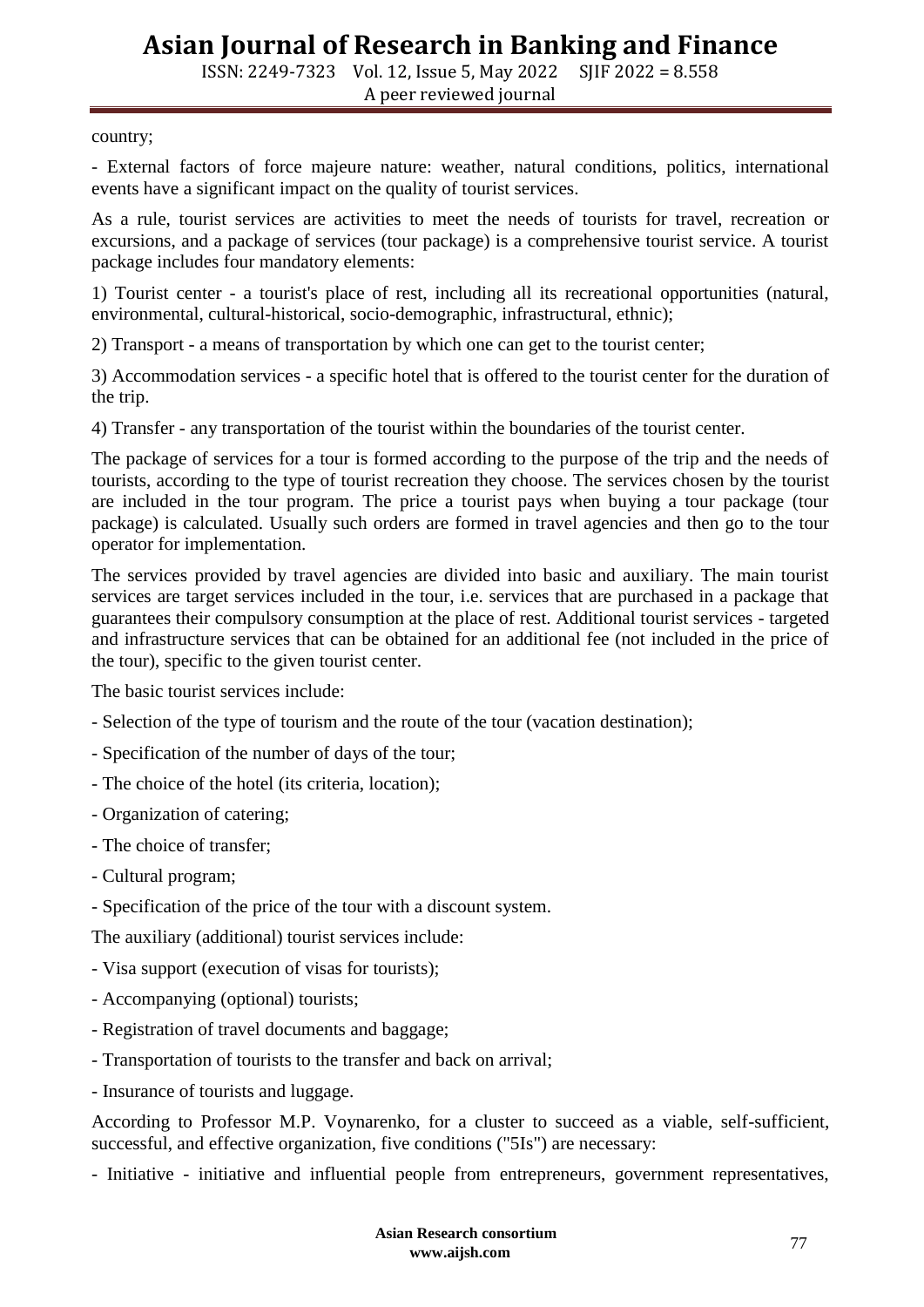ISSN: 2249-7323 Vol. 12, Issue 5, May 2022 SJIF 2022 = 8.558 A peer reviewed journal

public organizations, educational institutions, able with their authority, intelligence, organizational abilities and knowledge to rally, interest and in practice prove the usefulness of clusters both for their members themselves and for the region;

- Innovations - new technologies in the organization of production, sales, management, financing, capable of opening up new opportunities in the competitive struggle;

- Information - accessibility, openness, knowledge exchange, creation of databases and web-pages, which allow to get advantages in access to the markets of supply of labor objects, sale of products, qualified labor, etc.;

- Integration - provides use of new technologies of cooperation of firms at the branch and territorial levels with support of science and authorities;

- Interest - the main condition for the vital activity of entrepreneurial or social structure.

The presence of interest of participants of cluster associations and receipt of economic benefits by them is obligatory (see Fig. 1).

| Initiative                                 | Innovations    | Information |
|--------------------------------------------|----------------|-------------|
| Interest                                   | <b>CLUSTER</b> | Integration |
| Fig. 1. Prerequisites for cluster creation |                |             |

The process of tourism cluster formation begins, first of all, with the emergence of the initiative of different subjects of the region.

Practical application of the cluster concept is expressed in the implementation of cluster policy or cluster initiatives at the level of groups of companies, individual regions, countries, or even associations of several states.

Without initiative, it is impossible to implement even the most primitive project or attract investment. Only new, original, non-standard innovative ideas can interest an investor, only the integration of the efforts of government, business and institutions (scientific, educational, public organizations) can be a condition for successfully attracting investment to a given territory (city, district, region).

The initiative to create a cluster can belong to both government and business. The government's efforts are usually aimed not at supporting individual enterprises and industries, no matter how significant their contribution to the economy, but at creating conditions for the development of the cluster and the relationships within it.

Cluster initiatives are characterized by a focus on the active involvement of representatives of the public and private sectors in the implementation process, beginning with the definition of the cluster to the design and further implementation of its economic development strategy. In addition, cluster initiatives contribute to the development of institutional capital (i.e. trust and cooperation) in order to change the mentality of representatives of both the public sector and business. Cluster approach changes the direction of dialogue between companies and state bodies: from position based on confrontation of unattainable requirements, they move to positions of cooperation and joint actions for increasing competitiveness.

Currently, the application of the cluster approach is becoming one of the key directions in the